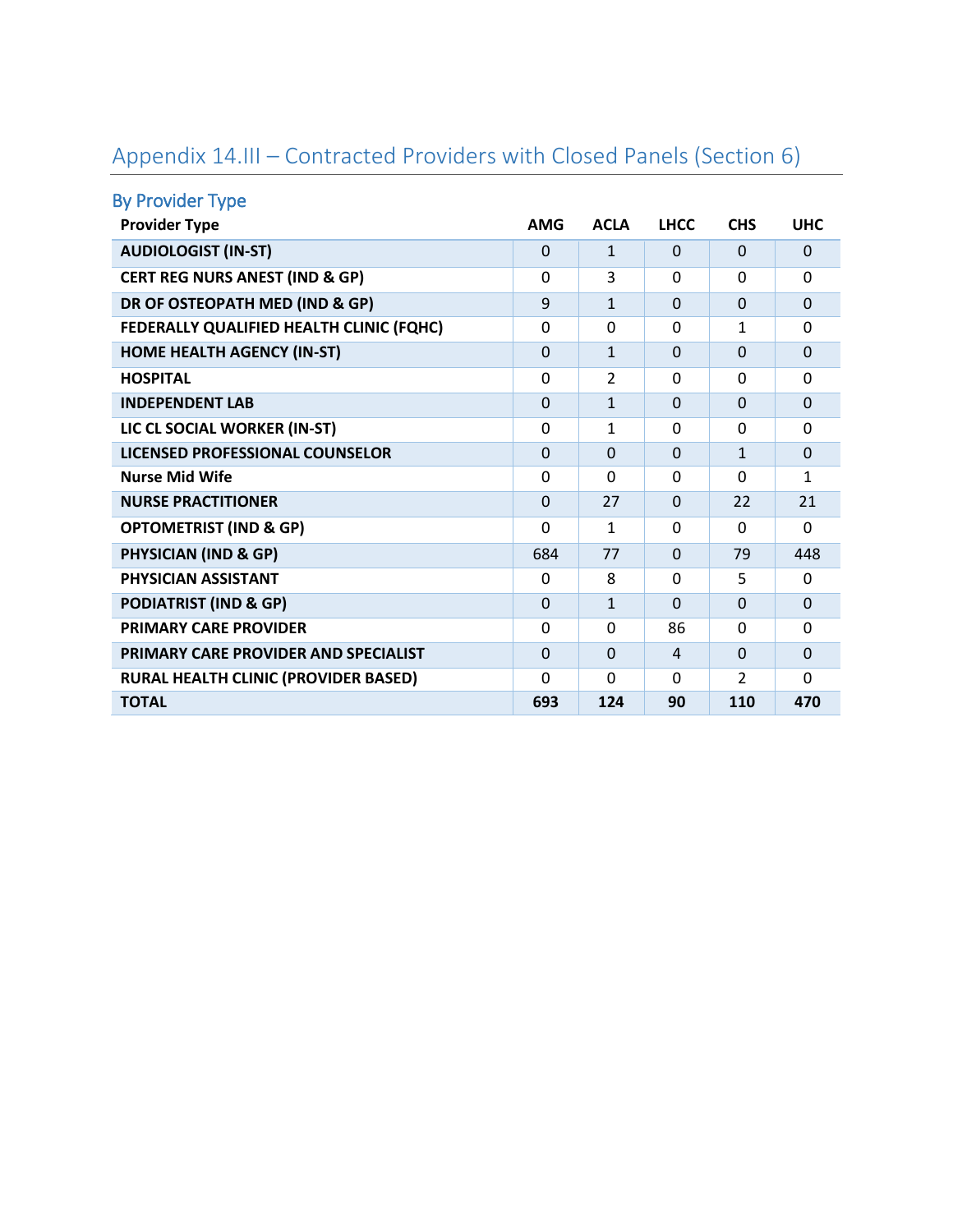## By Taxonomy

| <b>Taxonomy</b> | <b>Provider Group</b>                                      | <b>AMG</b>       | <b>ACLA</b>      | <b>LHCC</b>      | <b>CHS</b>       | <b>UHC</b>     |
|-----------------|------------------------------------------------------------|------------------|------------------|------------------|------------------|----------------|
| 251E00000X      | <b>Agencies</b>                                            | $\mathbf 0$      | $\mathbf{1}$     | 0                | 0                | 0              |
| 251S00000X      | <b>Agencies</b>                                            | 0                | 0                | $\Omega$         | $\mathbf{0}$     | $\overline{2}$ |
| 204E00000X      | Allopathic & Osteopathic Physicians                        | 0                | $\mathbf 0$      | $\mathbf 0$      | 0                | 11             |
| 207K00000X      | Allopathic & Osteopathic Physicians                        | 0                | 0                | 1                | 0                | 0              |
| 207L00000X      | Allopathic & Osteopathic Physicians                        | $\boldsymbol{0}$ | $\mathbf 0$      | $\mathbf 0$      | $\overline{0}$   | $\mathbf{1}$   |
| 207N00000X      | Allopathic & Osteopathic Physicians                        | 0                | 0                | 0                | 0                | 1              |
| 207P00000X      | Allopathic & Osteopathic Physicians                        | 1                | $\mathbf 0$      | $\overline{2}$   | $\mathbf{1}$     | 11             |
| 207Q00000X      | Allopathic & Osteopathic Physicians                        | 296              | 16               | 31               | 56               | 94             |
| 207QA0000X      | Allopathic & Osteopathic Physicians                        | $\mathbf{1}$     | 0                | $\boldsymbol{0}$ | $\mathbf 0$      | $\mathbf 0$    |
| 207QA0401X      | Allopathic & Osteopathic Physicians                        | 0                | 0                | 1                | 1                | 0              |
| 207QA0505X      | Allopathic & Osteopathic Physicians                        | $\overline{2}$   | $\mathbf 0$      | $\mathbf 0$      | $\mathbf{1}$     | $\mathbf{1}$   |
| 207QG0300X      | Allopathic & Osteopathic Physicians                        | 1                | 0                | 0                | 0                | $\mathbf 0$    |
| 207QS0010X      | Allopathic & Osteopathic Physicians                        | 1                | $\mathbf 0$      | $\mathbf 0$      | $\overline{2}$   | $\mathbf 0$    |
| 207R00000X      | Allopathic & Osteopathic Physicians                        | 201              | 13               | 27               | 14               | 28             |
| 207RA0000X      | Allopathic & Osteopathic Physicians                        | $\mathbf 0$      | 0                | 3                | 0                | $\mathbf 0$    |
| 207RC0000X      | Allopathic & Osteopathic Physicians                        | 9                | $\mathbf{1}$     | 0                | 0                | 1              |
| 207RE0101X      | Allopathic & Osteopathic Physicians                        | $\boldsymbol{0}$ | $\mathbf 0$      | $\mathbf 0$      | $\overline{0}$   | $\mathbf{1}$   |
| 207RG0100X      | Allopathic & Osteopathic Physicians                        | 1                | $\mathbf{1}$     | 0                | 0                | $\mathbf 0$    |
| 207RG0300X      | Allopathic & Osteopathic Physicians                        | $\mathbf 0$      | $\mathbf 0$      | $\mathbf 0$      | $\overline{0}$   | 6              |
| 207RH0003X      | Allopathic & Osteopathic Physicians                        | 1                | 0                | 0                | 0                | $\mathbf{1}$   |
| 207RI0200X      | Allopathic & Osteopathic Physicians                        | 0                | $\mathbf 0$      | $\mathbf{1}$     | 0                | $\mathbf 0$    |
| 207RN0300X      | Allopathic & Osteopathic Physicians                        | 3                | 0                | 0                | 0                | 1              |
| 207RR0500X      | Allopathic & Osteopathic Physicians                        | $\overline{2}$   | $\mathbf 0$      | $\mathbf 0$      | $\overline{0}$   | $\mathbf{1}$   |
| 207RS0012X      | Allopathic & Osteopathic Physicians                        | 0                | 0                | 0                | 0                | 1              |
| 207U00000X      | Allopathic & Osteopathic Physicians                        | $\mathbf{1}$     | $\mathbf 0$      | $\mathbf 0$      | $\overline{0}$   | $\mathbf 0$    |
| 207V00000X      | Allopathic & Osteopathic Physicians                        | 0                | 3                | 1                | 0                | 23             |
| 207VG0400X      | Allopathic & Osteopathic Physicians                        | $\mathbf 0$      | $\mathbf 0$      | $\boldsymbol{0}$ | $\boldsymbol{0}$ | 1              |
| 207VM0101X      | Allopathic & Osteopathic Physicians                        | 0                | $\overline{2}$   | 0                | 0                | 1              |
| 207W00000X      | Allopathic & Osteopathic Physicians                        | $\boldsymbol{0}$ | $\mathbf{1}$     | $\boldsymbol{0}$ | 0                | $\pmb{0}$      |
| 207X00000X      | Allopathic & Osteopathic Physicians                        | 0                | 0                | 0                | 0                | 1              |
| 208M00000X      | Allopathic & Osteopathic Physicians                        | $\mathbf{1}$     | 0                | $\mathbf{1}$     | 0                | $\mathbf{1}$   |
| 261Q00000X      | <b>Ambulatory Health Care Facilities</b>                   | $\mathbf 0$      | 0                | $\pmb{0}$        | 0                | 5              |
| 261QH0100X      | <b>Ambulatory Health Care Facilities</b>                   | $\mathbf 0$      | 0                | $\boldsymbol{0}$ | 0                | $\overline{2}$ |
| 261QM1300X      | <b>Ambulatory Health Care Facilities</b>                   | 0                | 0                | 0                | 0                | 5              |
| 261QP2300X      | <b>Ambulatory Health Care Facilities</b>                   | $\mathbf 0$      | $\boldsymbol{0}$ | $\boldsymbol{0}$ | $\boldsymbol{0}$ | 5              |
| 261QU0200X      | <b>Ambulatory Health Care Facilities</b>                   | 0                | 0                | 0                | 0                | $\overline{2}$ |
| 103T00000X      | <b>Behavioral Health &amp; Social Service</b><br>Providers | $\mathbf 0$      | $\mathbf 0$      | $\mathbf 0$      | $\overline{0}$   | $\mathbf{1}$   |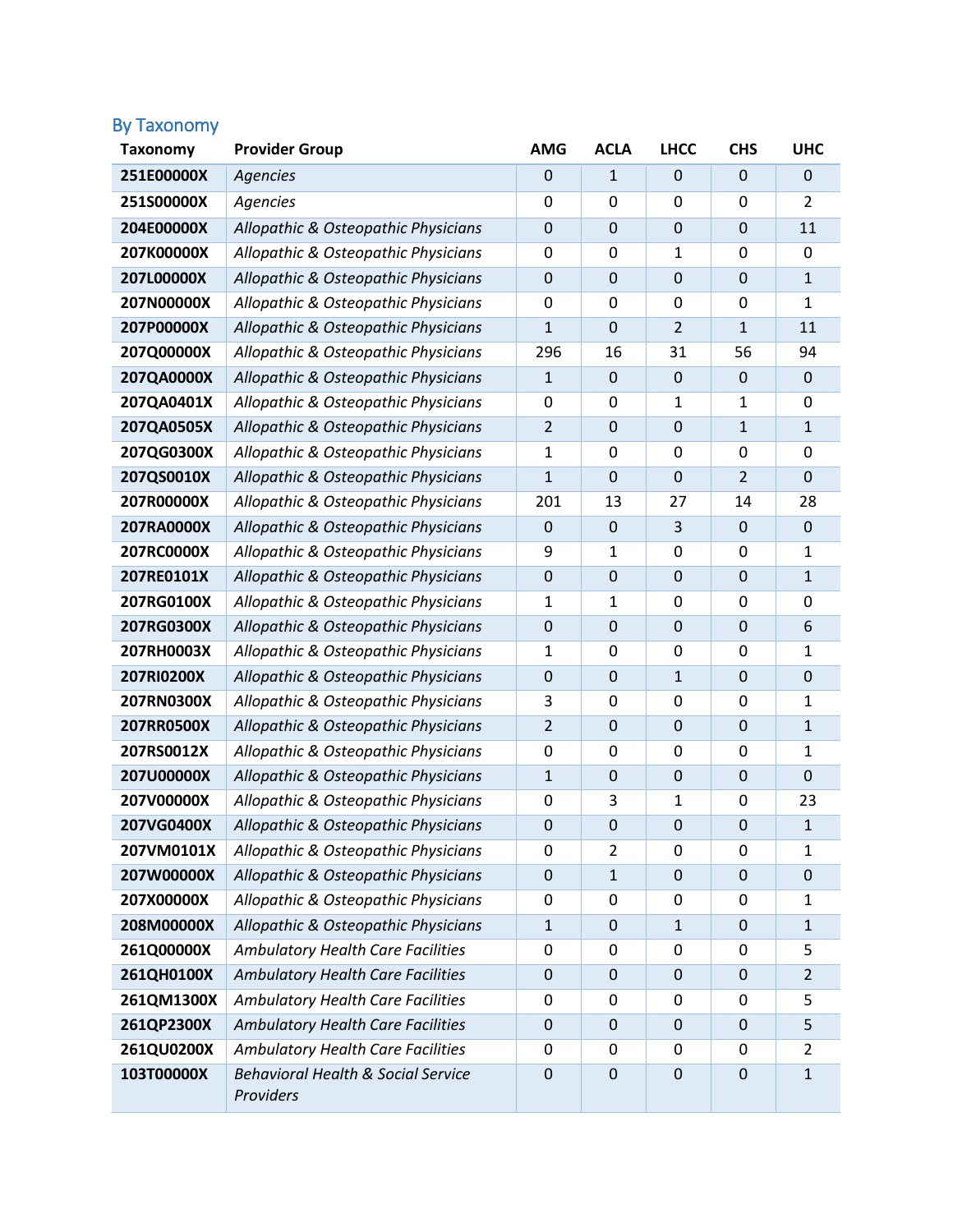| 1041C0700X | <b>Behavioral Health &amp; Social Service</b><br>Providers           | $\overline{0}$   | 1              | $\mathbf 0$      | 0                | 0                       |
|------------|----------------------------------------------------------------------|------------------|----------------|------------------|------------------|-------------------------|
| 133V00000X | <b>Dietary &amp; Nutritional Service Providers</b>                   | $\mathbf 0$      | $\overline{0}$ | $\mathbf 0$      | $\mathbf 0$      | $\overline{4}$          |
| 152W00000X | <b>Eye and Vision Services Providers</b>                             |                  | $\mathbf 1$    | 0                | $\Omega$         | $\mathbf 0$             |
| 193400000X | Group                                                                |                  | $\mathbf 0$    | $\mathbf 0$      | $\overline{2}$   | $\mathbf{1}$            |
| 282N00000X | Hospitals                                                            | $\mathbf 0$      | $\overline{2}$ | 0                | 0                | 3                       |
| 291U00000X | Laboratories                                                         | $\boldsymbol{0}$ | $\mathbf{1}$   | $\mathbf 0$      | $\mathbf 0$      | $\mathbf 0$             |
| 305R00000X | <b>Managed Care Organizations</b>                                    | 0                | $\mathbf 0$    | 0                | 0                | 1                       |
| 163W00000X | <b>Nursing Service Providers</b>                                     | $\boldsymbol{0}$ | $\overline{0}$ | $\mathbf{1}$     | $\mathbf{1}$     | $\mathbf 0$             |
| 171W00000X | <b>Other Service Providers</b>                                       | $\mathbf 0$      | $\mathbf 0$    | 0                | 0                | $\mathbf{1}$            |
| 173000000X | <b>Other Service Providers</b>                                       | $\mathbf 0$      | $\mathbf 0$    | $\mathbf 0$      | $\mathbf{1}$     | $\mathbf 0$             |
| 174400000X | <b>Other Service Providers</b>                                       | $\mathbf 0$      | 0              | 0                | 2                | 16                      |
| 261QD0400X | <b>Other Service Providers</b>                                       | $\boldsymbol{0}$ | $\mathbf 0$    | $\mathbf 0$      | $\mathbf{1}$     | $\pmb{0}$               |
| 363A00000X | Physician Assistants & Advanced<br><b>Practice Nursing Providers</b> | $\mathbf 0$      | 7              | 0                | $\overline{2}$   | 7                       |
| 363AM0700X | Physician Assistants & Advanced<br><b>Practice Nursing Providers</b> | $\mathbf 0$      | $\mathbf{1}$   | $\mathbf 0$      | 3                | $\mathbf 0$             |
| 363L00000X | Physician Assistants & Advanced<br><b>Practice Nursing Providers</b> | $\mathbf 0$      | 5              | 3                | 5                | 8                       |
| 363LA2100X | Physician Assistants & Advanced<br><b>Practice Nursing Providers</b> | $\overline{0}$   | $\overline{0}$ | $\mathbf{1}$     | $\overline{0}$   | $\mathbf 0$             |
| 363LA2200X | Physician Assistants & Advanced<br><b>Practice Nursing Providers</b> | $\mathbf 0$      | 3              | $\mathbf 0$      | $\mathbf 0$      | $\overline{2}$          |
| 363LF0000X | Physician Assistants & Advanced<br><b>Practice Nursing Providers</b> | $\overline{0}$   | 14             | $\mathbf{1}$     | 15               | 10                      |
| 363LP0200X | Physician Assistants & Advanced<br><b>Practice Nursing Providers</b> | $\mathbf 0$      | 3              | 0                | $\mathbf{1}$     | $\mathbf{1}$            |
| 363LW0102X | Physician Assistants & Advanced<br><b>Practice Nursing Providers</b> | $\mathbf 0$      | $\overline{2}$ | $\mathbf 0$      | $\mathbf 0$      | $\boldsymbol{0}$        |
| 363LX0001X | Physician Assistants & Advanced<br><b>Practice Nursing Providers</b> | 0                | 0              | 0                | 0                | $\mathbf{1}$            |
| 367500000X | Physician Assistants & Advanced<br><b>Practice Nursing Providers</b> | $\mathbf 0$      | 3              | $\mathbf 0$      | $\mathbf 0$      | $\mathbf 0$             |
| 2085R0202X | Physician/Diagnostic Radiology                                       | $\mathbf 0$      | 3              | 0                | 0                | $\mathbf 0$             |
| 208D00000X | <b>Physician/General Practice</b>                                    | 13               | $\mathbf{1}$   | $\mathbf{1}$     | $\mathbf 0$      | 78                      |
| 208200000X | Physician/General Surgery                                            | 0                | 2              | 0                | 0                | 0                       |
| 208600000X | Physician/General Surgery                                            | $\mathbf{1}$     | $\mathbf 1$    | $\mathbf{1}$     | $\boldsymbol{0}$ | 12                      |
| 2084P0800X | Physician/Neuropsychiatry                                            | $\mathbf{1}$     | 0              | 0                | 0                | 0                       |
| 207ZP0102X | Physician/Pathology                                                  | $\mathbf 0$      | 5              | $\mathbf 0$      | 0                | 0                       |
| 208000000X | Physician/Pediatric Medicine                                         | 147              | 22             | 14               | 0                | 109                     |
| 2080A0000X | Physician/Pediatric Medicine                                         | 6                | $\mathbf 0$    | $\boldsymbol{0}$ | $\boldsymbol{0}$ | $\overline{\mathbf{4}}$ |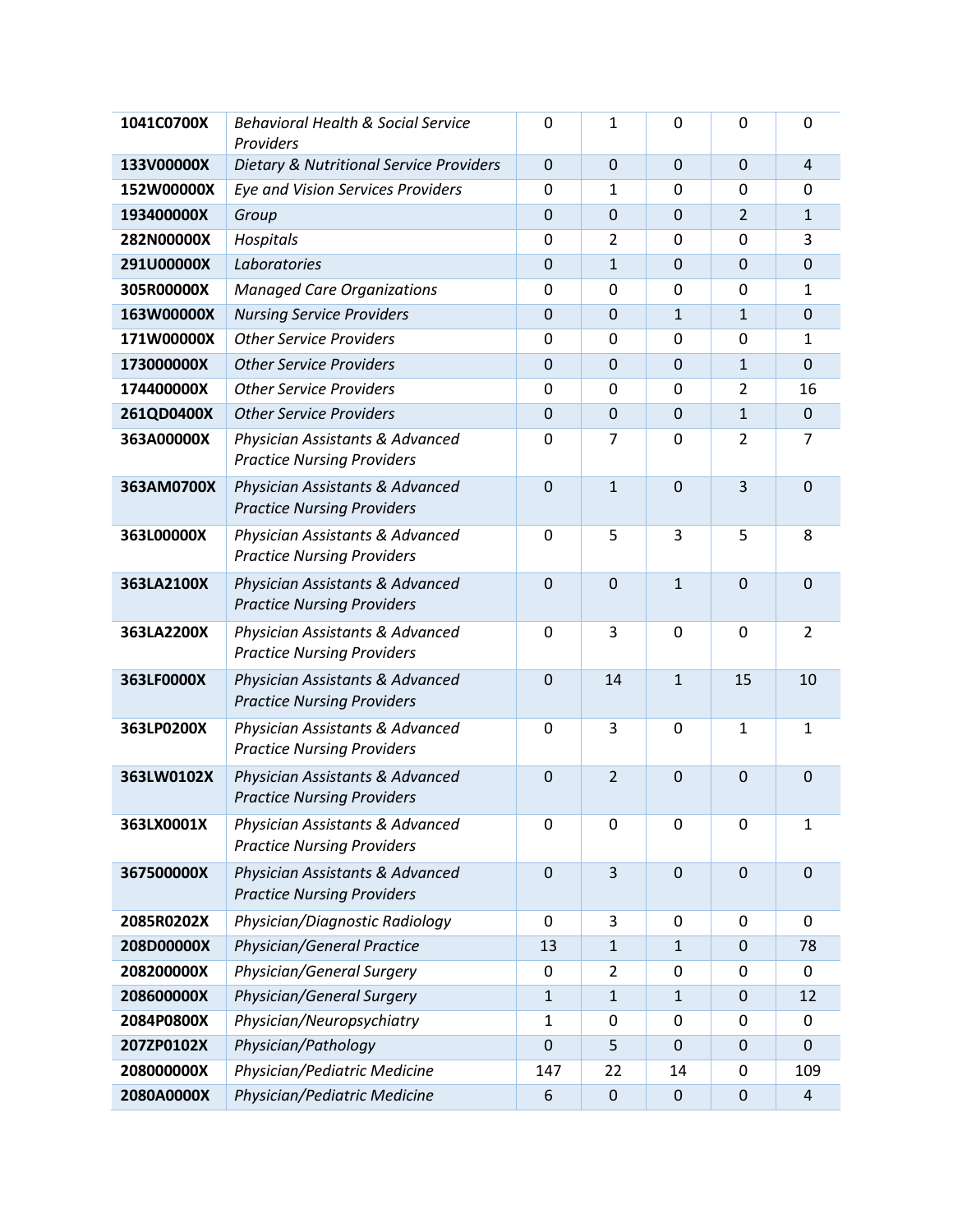| 2080N0001X   | Physician/Pediatric Medicine                      | 1        | $\Omega$ | 0        | $\Omega$       | 0              |
|--------------|---------------------------------------------------|----------|----------|----------|----------------|----------------|
| 2080P0203X   | Physician/Pediatric Medicine                      | 1        | $\Omega$ | $\Omega$ | $\Omega$       | 0              |
| 2080P0214X   | Physician/Pediatric Medicine                      | 1        | $\Omega$ | 0        | $\Omega$       | 1              |
| 2085R0001X   | <b>Physician/Radiation Oncology</b>               | $\Omega$ | 1        | $\Omega$ | $\Omega$       | 0              |
| 213E00000X   | Podiatric Medicine & Surgery Service<br>Providers | $\Omega$ | 1        | 0        | $\Omega$       | $\Omega$       |
| 213EP1101X   | Podiatric Medicine & Surgery Service<br>Providers | $\Omega$ | 1        | 0        | $\Omega$       | $\Omega$       |
| 261QR1300X   | <b>Rural Health Clinic</b>                        | $\Omega$ | $\Omega$ | 0        | $\mathfrak{p}$ | 1              |
| 231H00000X   | Speech, Language and Hearing Service<br>Providers | $\Omega$ | 1        | $\Omega$ | $\Omega$       | 0              |
| 390200000X   | Student, Health Care                              | 1        | 5        | 0        | $\Omega$       | $\mathfrak{p}$ |
| <b>TOTAL</b> |                                                   | 693      | 124      | 90       | 110            | 470            |

Sources for taxonomy crosswalk: CROSSWALK MEDICARE PROVIDER/SUPPLIER TO HEALTHCARE PROVIDER TAXONOMY (11/12/15) Prepared by CMS/ Center for Program Integrity/Provider Enrollment Oversight Group/Division Enrollment Operations; and National Uniform Claim Committee © American Medical Association (2016).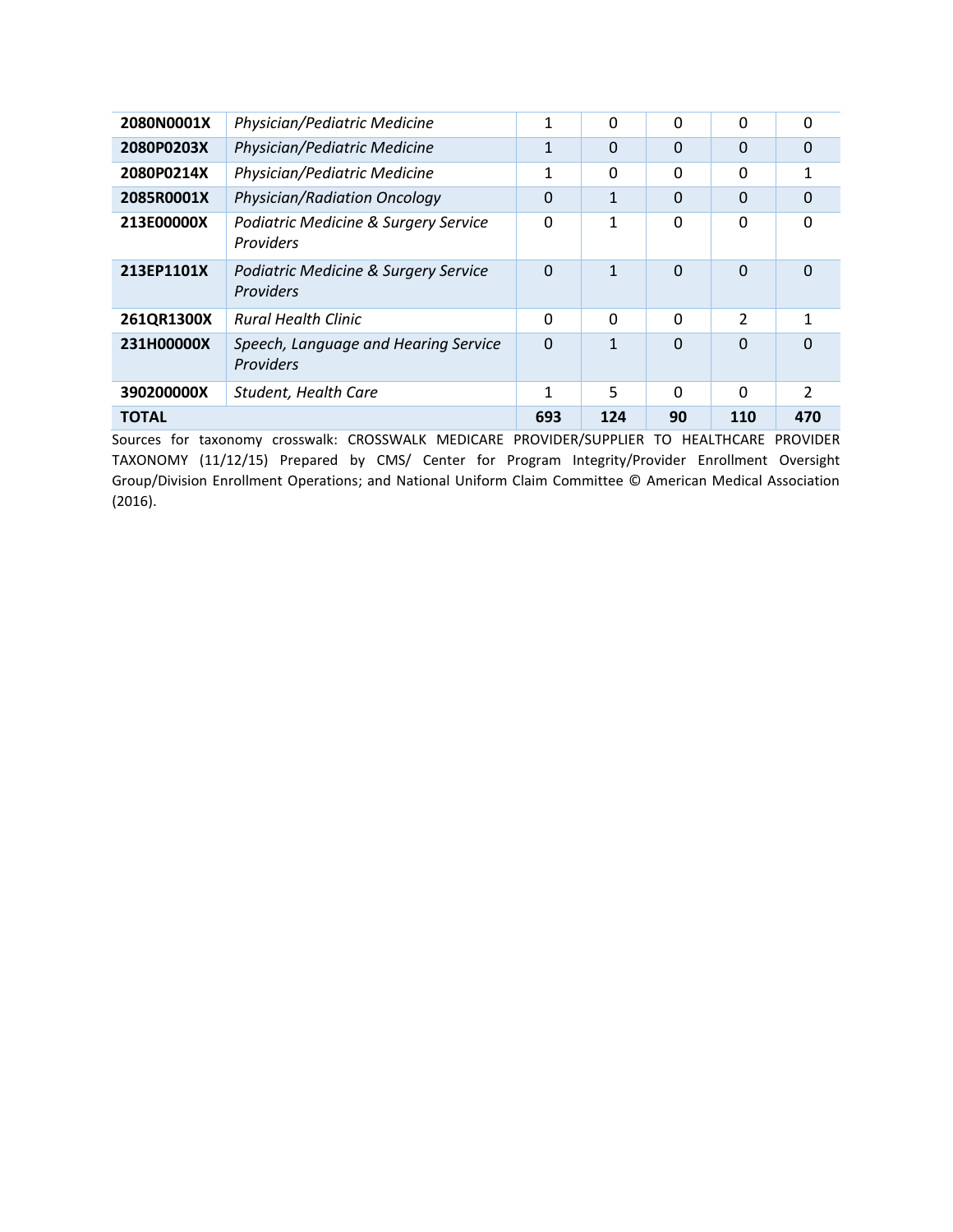| <b>By Parish</b><br><b>Parish</b> | <b>AMG</b>     | <b>ACLA</b>      | <b>LHCC</b>    | <b>CHS</b>       | <b>UHC</b>       |
|-----------------------------------|----------------|------------------|----------------|------------------|------------------|
| <b>Acadia</b>                     | 6              | $\mathbf{1}$     | $\overline{2}$ | $\mathbf 0$      | $\overline{2}$   |
| Allen                             | 4              | $\mathbf 0$      | $\mathbf 0$    | $\mathbf{1}$     | 0                |
| <b>Ascension</b>                  | 18             | 11               | $\pmb{0}$      | $\mathbf{1}$     | 11               |
| <b>Assumption</b>                 | $\mathbf{1}$   | 0                | $\mathbf 0$    | 3                | 0                |
| <b>Avoyelles</b>                  | 6              | $\mathbf 0$      | $\mathbf{1}$   | $\mathbf 0$      | $\mathbf 0$      |
| <b>Beauregard</b>                 | 5              | $\mathbf 0$      | $\mathbf 0$    | 0                | $\overline{2}$   |
| <b>Bienville</b>                  | $\mathbf 0$    | $\boldsymbol{0}$ | $\mathbf 0$    | $\boldsymbol{0}$ | $\overline{2}$   |
| <b>Bossier</b>                    | 6              | 0                | 8              | $\mathbf{1}$     | $\overline{7}$   |
| Caddo                             | 27             | $\overline{4}$   | 20             | $\overline{7}$   | 41               |
| <b>Calcasieu</b>                  | 19             | 10               | 0              | 7                | 17               |
| <b>Caldwell</b>                   | $\overline{2}$ | $\pmb{0}$        | $\mathbf 0$    | $\mathbf 0$      | 3                |
| <b>Catahoula</b>                  | $\overline{2}$ | $\mathbf 0$      | $\mathbf 0$    | 0                | $\mathbf 0$      |
| <b>Claiborne</b>                  | 6              | $\boldsymbol{0}$ | $\mathbf 0$    | $\mathbf 0$      | $\overline{2}$   |
| Concordia                         | 4              | $\mathbf{1}$     | $\mathbf 0$    | 0                | $\mathbf{1}$     |
| De Soto                           | 5              | $\mathbf{1}$     | $\pmb{0}$      | $\mathbf 0$      | $\overline{2}$   |
| <b>East Baton Rouge</b>           | 65             | 10               | 5              | 4                | 85               |
| <b>East Feliciana</b>             | $\mathbf{1}$   | $\pmb{0}$        | $\mathbf 0$    | $\mathbf{1}$     | $\boldsymbol{0}$ |
| <b>Evangeline</b>                 | $\mathbf{1}$   | $\mathbf{1}$     | $\mathbf 0$    | 0                | $\overline{2}$   |
| <b>Franklin</b>                   | 3              | $\boldsymbol{0}$ | $\mathbf 0$    | $\mathbf 0$      | 3                |
| Grant                             | $\mathbf{1}$   | $\pmb{0}$        | $\mathbf 0$    | 0                | 0                |
| Iberia                            | 19             | $\pmb{0}$        | $\pmb{0}$      | $\mathbf{1}$     | $\overline{2}$   |
| <b>Iberville</b>                  | 3              | $\boldsymbol{0}$ | 0              | 0                | 1                |
| Jackson                           | $\overline{2}$ | $\mathbf 0$      | $\mathbf 0$    | $\mathbf 0$      | 3                |
| <b>Jefferson</b>                  | 109            | 35               | 9              | 14               | 67               |
| <b>Jefferson Davis</b>            | $\overline{2}$ | $\mathbf 0$      | $\mathbf 0$    | $\mathbf 0$      | 5                |
| La Salle                          | 27             | $\boldsymbol{0}$ | $\mathbf 0$    | 0                | 0                |
| Lafayette                         | 11             | $\overline{4}$   | $\mathbf{1}$   | $\boldsymbol{0}$ | 11               |
| Lafourche                         | 3              | $\overline{2}$   | 3              | 4                | $\overline{7}$   |
| Lincoln                           | $\overline{3}$ | $\pmb{0}$        | $\pmb{0}$      | 0                | 14               |
| Livingston                        | 12             | $\pmb{0}$        | $\pmb{0}$      | $\overline{2}$   | 5                |
| <b>Madison</b>                    | 5              | $\pmb{0}$        | $\pmb{0}$      | $\pmb{0}$        | $\mathbf 0$      |
| <b>Morehouse</b>                  | $\overline{7}$ | $\pmb{0}$        | $\mathbf 0$    | 0                | $\mathbf{1}$     |
| <b>Natchitoches</b>               | 5              | $\pmb{0}$        | $\pmb{0}$      | $\mathbf{1}$     | $\overline{7}$   |
| <b>Orleans</b>                    | 83             | 6                | 16             | 13               | 34               |
| <b>Ouachita</b>                   | 21             | $\overline{4}$   | $\overline{2}$ | 10               | 18               |
| <b>Plaquemines</b>                | 3              | $\pmb{0}$        | $\pmb{0}$      | $\overline{2}$   | 4                |
| <b>Pointe Coupee</b>              | $\mathbf{1}$   | $\pmb{0}$        | $\pmb{0}$      | $\boldsymbol{0}$ | $\mathbf{1}$     |
| <b>Rapides</b>                    | 33             | 5                | 5              | $\pmb{0}$        | 11               |